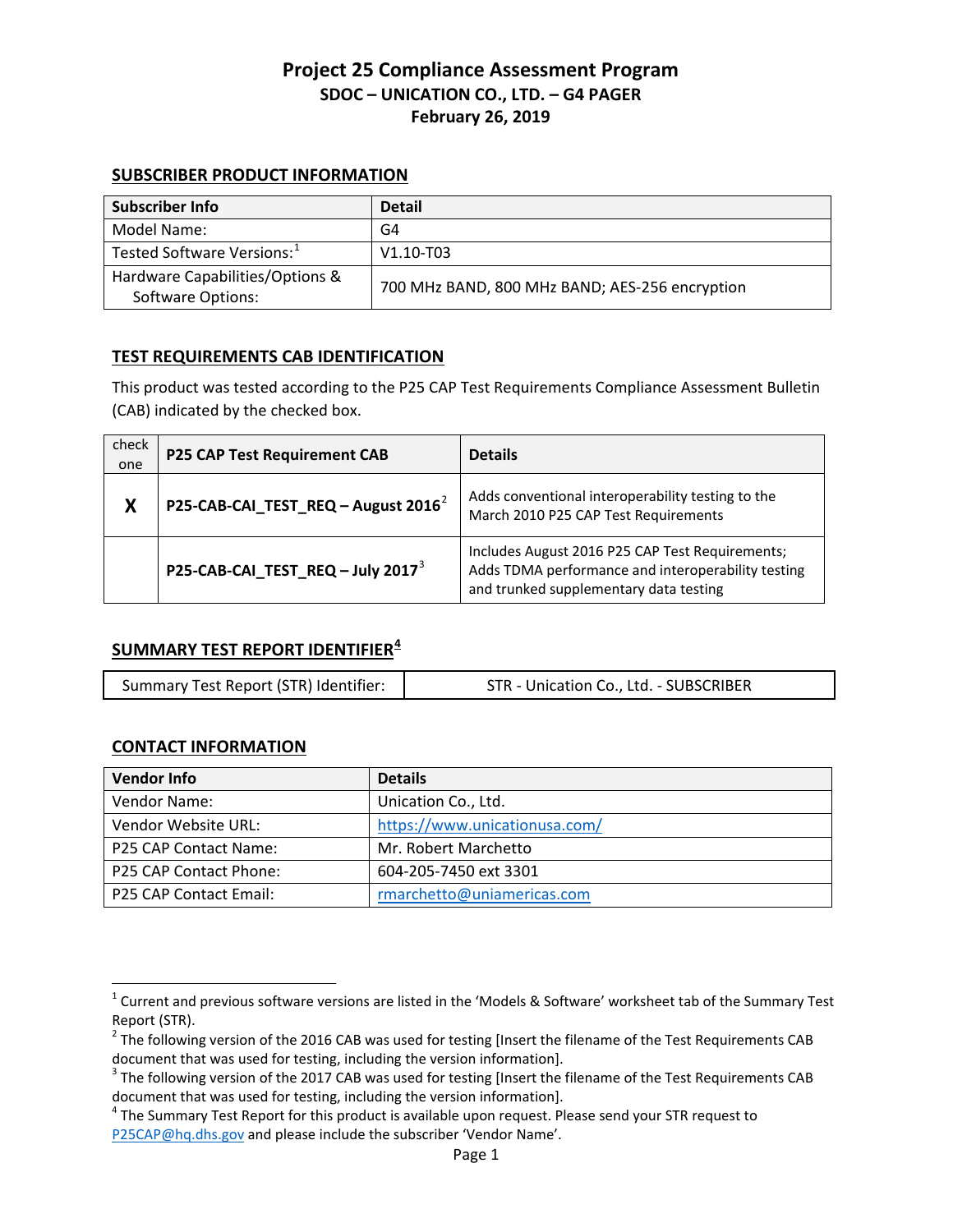# **ENCRYPTION STATEMENT**

This product complies with the P25 CAP Encryption Requirements CAB (P25-CAB-ENC\_REQ). The checked box indicates how the product was tested.

| $\mathbf{\Lambda}$ | $\sigma$ Tested with the AES 256 encryption algorithm and shall be available with AES 256 encryption at a<br>minimum or without any encryption of any type. |
|--------------------|-------------------------------------------------------------------------------------------------------------------------------------------------------------|
|                    | Tested without the AES 256 encryption algorithm and shall only be available without any encryption<br>of any type.                                          |

# **CONVENTIONAL PERFORMANCE**

The Subscriber product has been tested for Conventional Performance. All requirements were passed except for those requirements identified below under Unsupported or Failed Requirements.

# P25 CAP Conventional Performance Testing Coverage

Receiver Tests: Reference Sensitivity, Faded Reference Sensitivity, Signal Delay Spread Capability, Adjacent Channel Rejection, Offset Adjacent Channel Rejection, Co-Channel Rejection, Spurious Response Rejection, Intermodulation Rejection, Signal Displacement Bandwidth, Late Entry Unsquelch Delay, and Receiver Throughput Delay.

## Unsupported or Failed Requirements

1. Unsupported: All Transmitter Tests (Unwanted Emissions (Adjacent Channel Power Ratio), Transmitter Power and Encoder Attack Time, Transmitter Throughput Delay, Frequency Deviation for C4FM, and Modulation Fidelity, Transient Frequency Behavior.)

2. The Subscriber is a receiver only, designed to work in conjunction with Public Safety networks, and is not a scanner.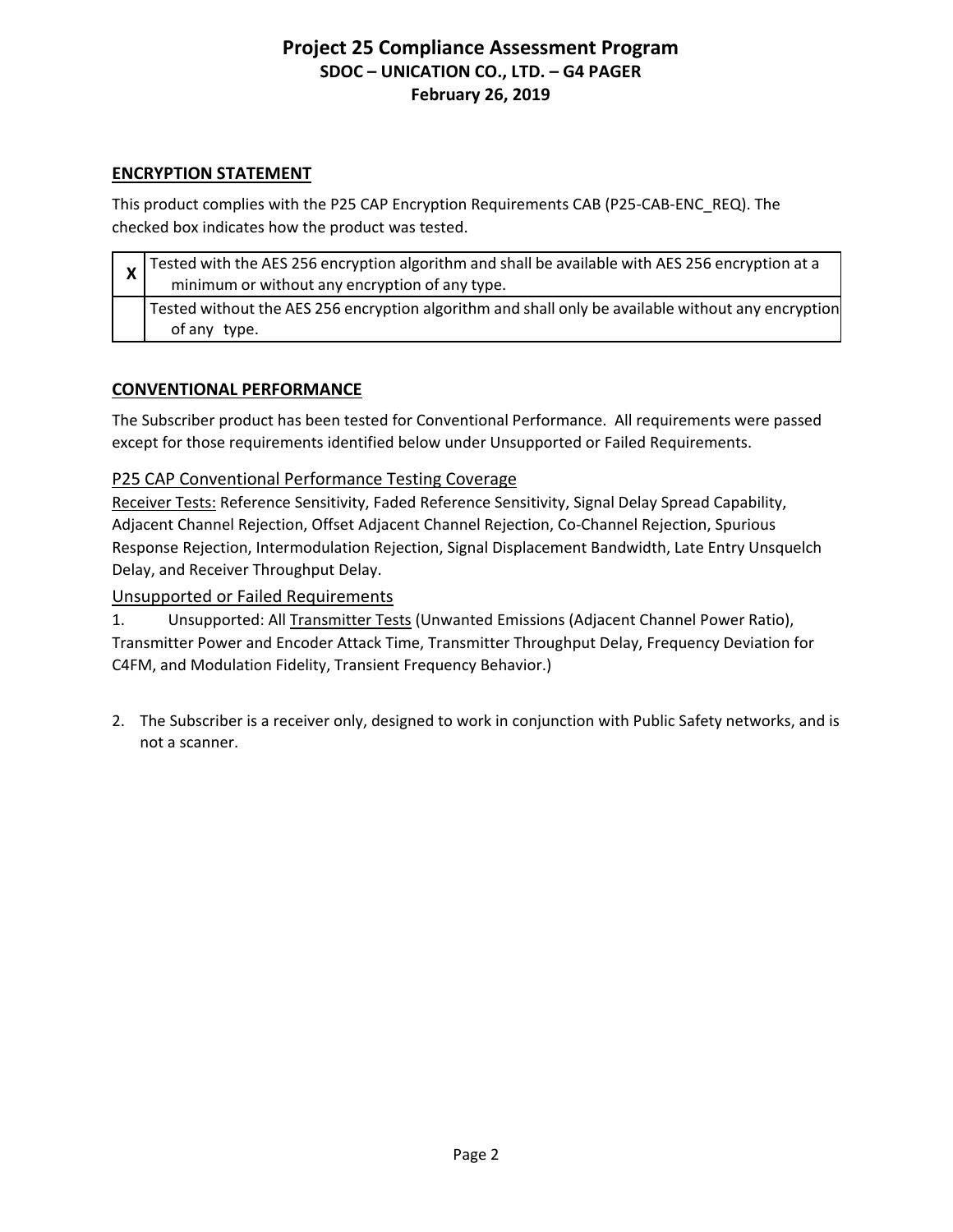#### **TRUNKING PERFORMANCE - FDMA**

The Subscriber product has been tested for Trunking Performance - FDMA. All requirements were passed except for those requirements identified below under Unsupported or Failed Requirements.

## P25 CAP FDMA Trunking Performance Testing Coverage

Receiver Tests: Reference Sensitivity, Faded Reference Sensitivity, Signal Delay Spread Capability, Adjacent Channel Rejection, Offset Adjacent Channel Rejection, Co-Channel Rejection, Spurious Response Rejection, Intermodulation Rejection, and Signal Displacement Bandwidth.

## Unsupported or Failed Requirements

1. Unsupported: All Transmitter Tests (Unwanted Emissions (Adjacent Channel Power Ratio), Power Attack time, Encoder Attack Time, Transmitter Throughput Delay, Frequency Deviation for C4FM, and Modulation Fidelity, Transient Frequency Behavior.) And all Trunked Tests (Trunking Control Channel Slot Times, Trunking Request Time, and Transmitter Time to Key on a Traffic Channel.)

2. The receiver works in conjunction with Trunked architecture, but as a receiver only. Because it cannot transmit, it does not communicate with the FNE.

# **TRUNKING PERFORMANCE - TDMA**

(only applicable for the 2017 CAB)

The Subscriber product has been tested for Trunking Performance - TDMA. All requirements were passed except for those requirements identified below under Unsupported or Failed Requirements.

## P25 CAP TDMA Trunking Performance Testing Coverage

Receiver Tests: None. Transmitter Tests: None.

## Unsupported or Failed Requirements

1. TDMA capability not supported

## **CONVENTIONAL DIRECT MODE INTEROPERABILITY**

The Subscriber product has been tested for Conventional Direct Mode Interoperability. All test cases were passed except for those test cases identified below under Unsupported or Failed Test Cases. Test cases that passed but require specific, sometimes optional, product capabilities are also identified below.

#### P25 CAP Direct Mode Interoperability Testing Coverage

Network Access Code (NAC) Operation, Group Voice Call, Emergency Call, Unit-to-Unit Voice Call, Encryption, Call Alert, Radio Check, Message Update, Status Update, Status Query, and Radio Unit Monitor.

#### Unsupported or Failed Test Cases

1. Radio Check, Message Update, Status Update, Status Query, Radio Unit Monitor are unsupported.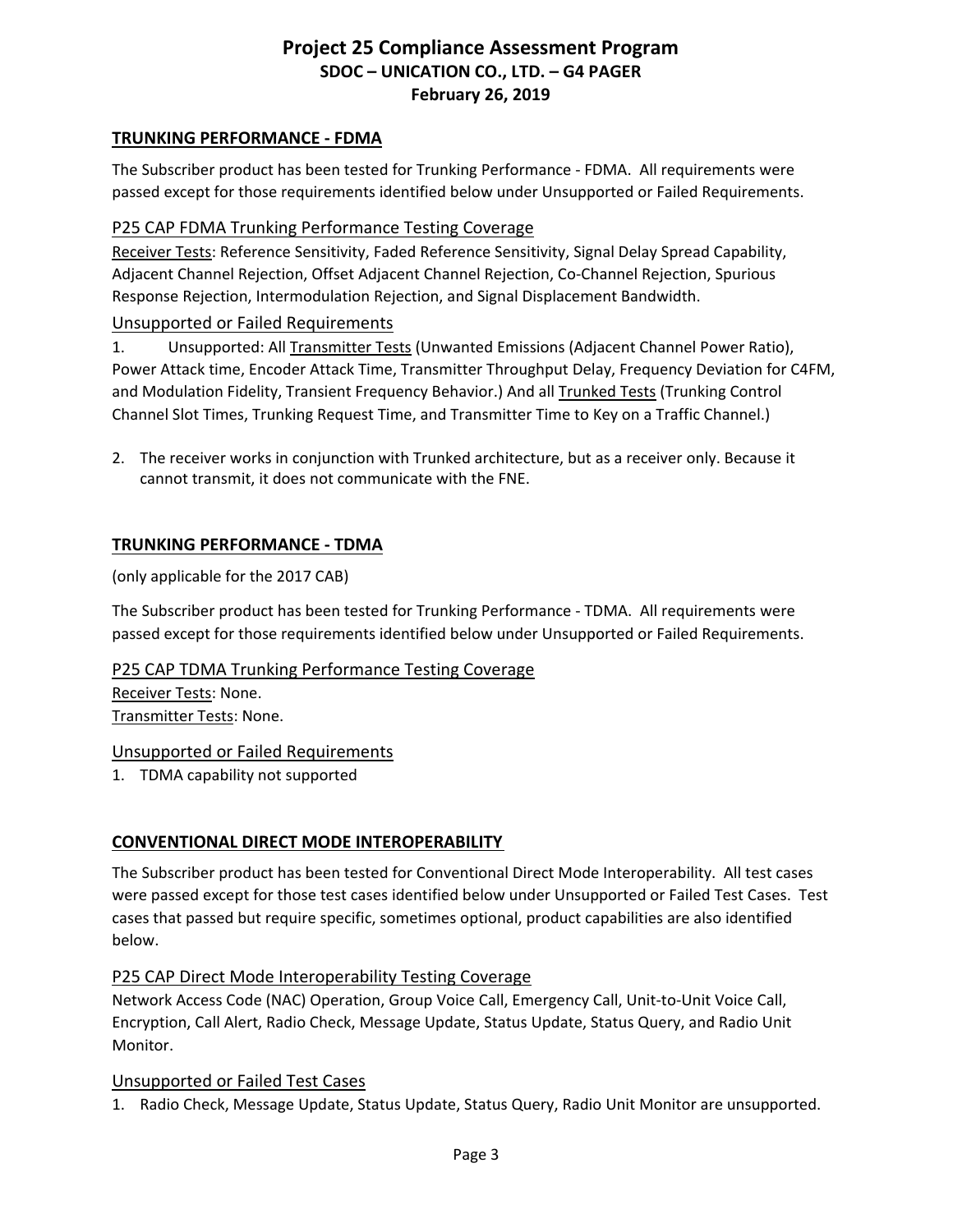## Optional Product Capabilities Required to Pass Test Cases

1. In order to pass the unit to unit voice call test case and Call Alert test case, a host subscriber must be used to initiate the transmission. The corresponding receiver-subscriber will then receive the transmission.

## **CONVENTIONAL REPEAT MODE INTEROPERABILITY**

The Subscriber product has been tested for Conventional Repeat Mode Interoperability. All test cases were passed except for those test cases identified below under Unsupported or Failed Test Cases. Test cases that passed but require specific, sometimes optional, product capabilities are also identified below.

## P25 CAP Repeat Mode Interoperability Testing Coverage

Network Access Code (NAC) Operation, Group Voice Call, Emergency Call, Unit-to-Unit Voice Call, Encryption, Call Alert, Radio Check, Message Update, Status Update, Status Query, and Radio Unit Monitor.

#### Unsupported or Failed Test Cases

1. Radio Check, Message Update, Status Update, Status Query, Radio Unit Monitor are unsupported.

## Optional Product Capabilities Required to Pass Test Cases

1. In order to pass the unit to unit voice call test case and Call Alert test case, a host subscriber must be used to initiate the transmission. The corresponding receiver-subscriber will then receive the transmission.

#### **CONVENTIONAL REPEAT MODE with DISPATCH MONITORING CONSOLE INTEROPERABILITY**

The Subscriber product has been tested for Conventional Repeat Mode with Dispatch Monitoring Console Interoperability. All test cases were passed except for those test cases identified below under Unsupported or Failed Test Cases. Test cases that passed but require specific, sometimes optional, product capabilities are also identified below.

#### P25 CAP Repeat Mode Interoperability Testing Coverage

Group Voice Call, Emergency Call, All Call, Unit-to-Unit Voice Call, Encryption, Emergency Alarm, Call Alert, Radio Check, Radio Unit Inhibit/Uninhibit, Message Update, Status Update, Status Query, and Radio Unit Monitor.

#### Unsupported or Failed Test Cases

1. Emergency Alarm, Radio Check, Message Update, Status Update, Status Query, Radio Unit Monitor, Radio Unit Inhibit, Radio Unit Uninhibit are unsupported.

#### Optional Product Capabilities Required to Pass Test Cases

1. In order to pass the unit to unit voice call test case and Call Alert test case, a host subscriber must be used to initiate the transmission. The corresponding receiver-subscriber will then receive the transmission.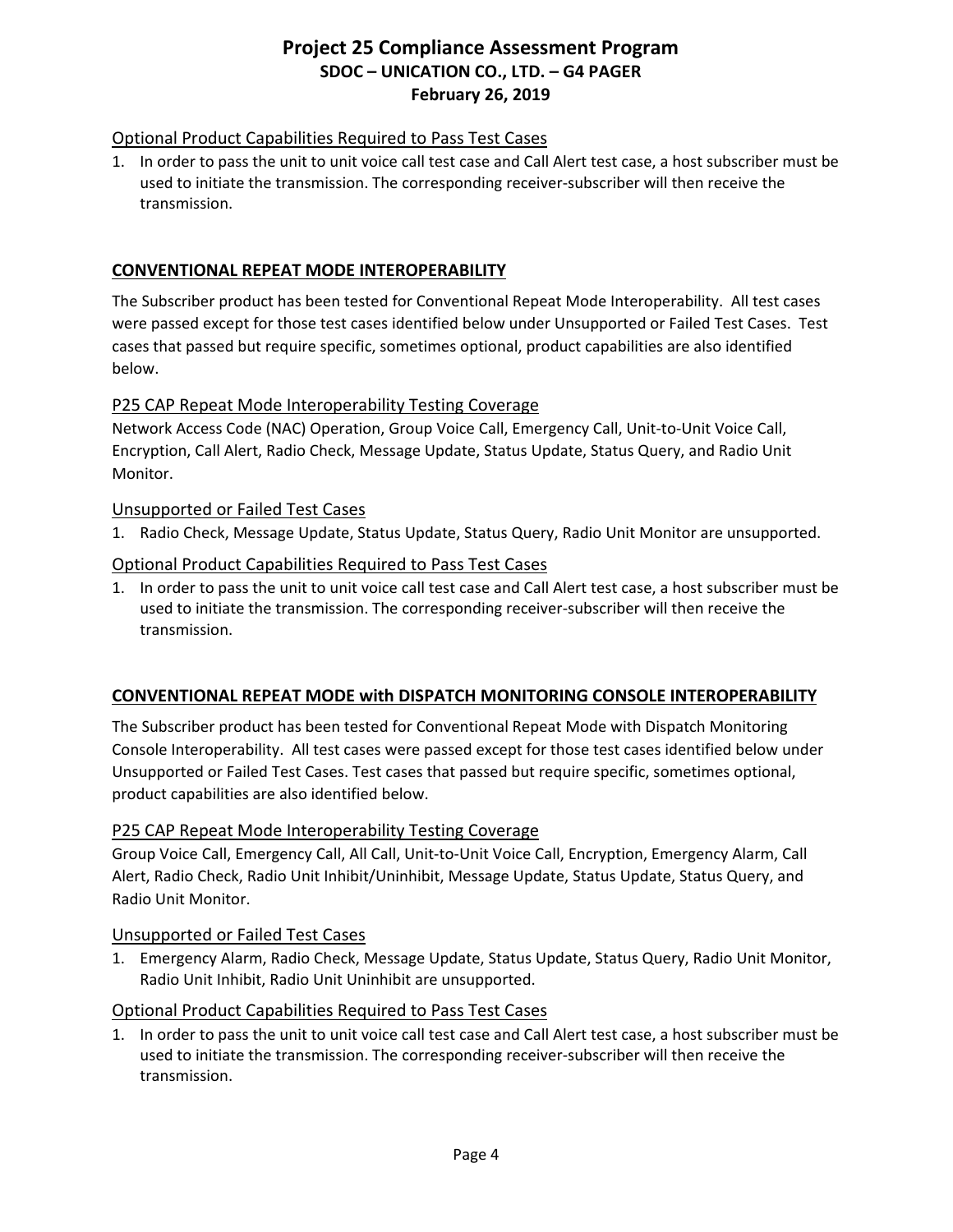## **TRUNKED SUBSCRIBER UNIT INTEROPERABILITY – FDMA**

(Bassline features are tested as part of the 2016 CAB. Additional features are tested as part of the 2017 CAB.)

The Subscriber product has been tested for Trunked Interoperability - FDMA. All test cases were passed except for those test cases identified below under Unsupported or Failed Test Cases. Test cases that passed but require specific, sometimes optional, product capabilities are also identified below.

## 2016 P25 CAP FDMA Trunked Interoperability Testing Coverage

Full Registration, Group Voice Call, Unit to Unit Voice Call, Broadcast Voice Call, Affiliation, Announcement Group Call, Emergency Alarm, Emergency Group Call, Encryption, Intra-Location Registration Area Roaming

## 2017 P25 CAP FDMA Trunked Interoperability Testing Coverage

## Unsupported or Failed Test Cases

1. Full Registration, Unit-to-Unit Voice Call, Call Alert, Radio Check, Short Message, Status Update, Status Query, Radio Unit Monitor, Deregistration, System Call, Call Alert, Short Message, Status Query, Status Update, Radio Unit Monitoring, Radio Unit Disable/Re-Enable, and Radio Check are unsupported

## Optional Product Capabilities Required to Pass Test Cases

- 1. In order to pass any test case, the receiver-subscriber must be utilized in conjunction with a transmitter/receiver subscriber unit.
- 2. The receiver-subscriber is incapable of passing any test case where it is necessary to communicate to the FNE (ie. Full Registration). The receiver-subscriber could be described as a "passive receiver" device which observes P25 protocols.

## **TRUNKED SUBSCRIBER UNIT INTEROPERABILITY – TDMA**

(only applicable for the 2017 CAB)

The Subscriber product has been tested for Trunked Interoperability - TDMA. All test cases were passed except for those test cases identified below under Unsupported or Failed Test Cases. Test cases that passed but require specific, sometimes optional, product capabilities are also identified below.

P25 CAP TDMA Trunked Interoperability Testing Coverage None.

#### Unsupported or Failed Test Cases

1. TDMA is unsupported

## Optional Product Capabilities Required to Pass Test Cases

1. n/a. Device does not operate in TDMA